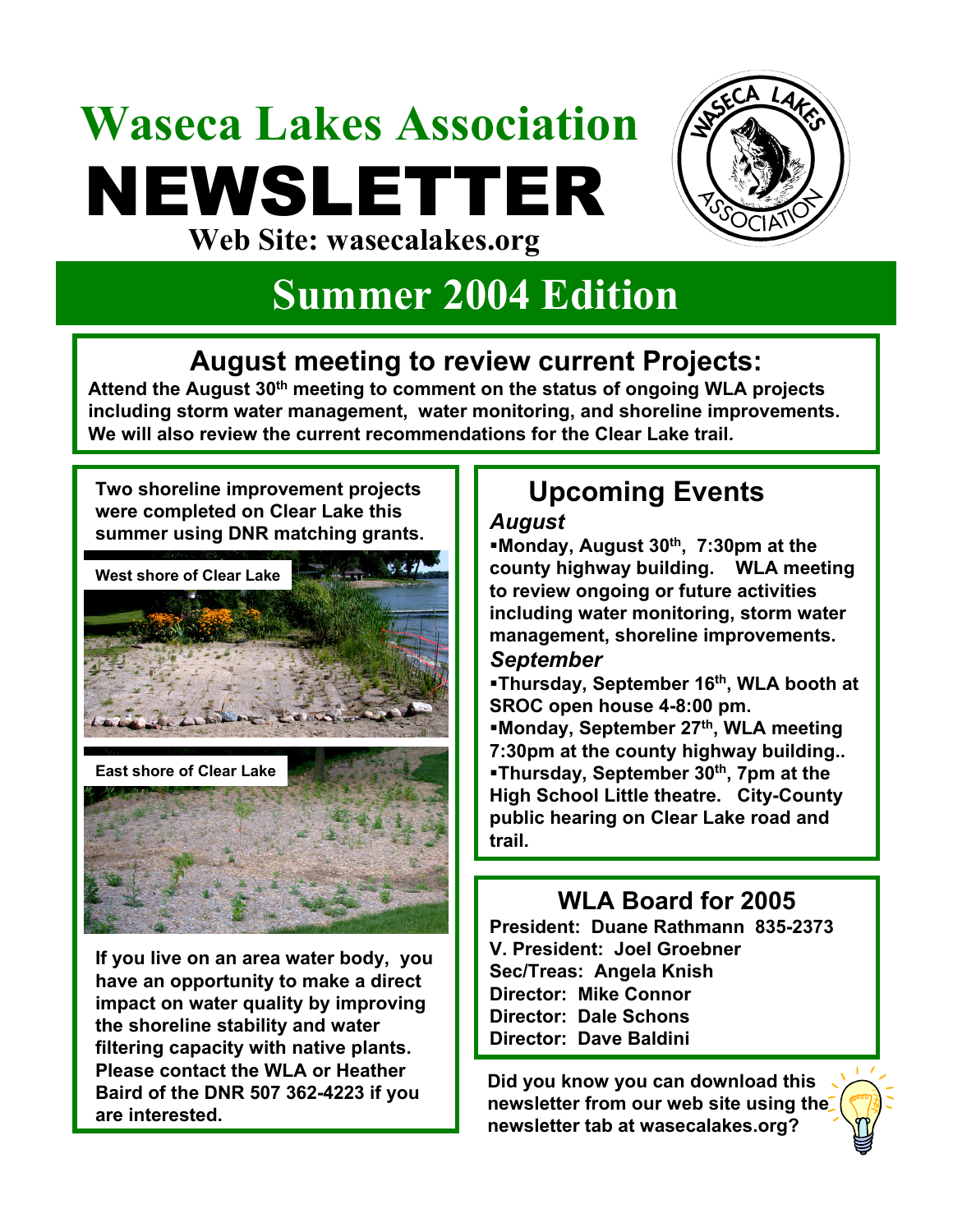## **Thank You Current WLA Members**

**The WLA is not a lakeshore owners association, but a broad based organization where membership signifies a commitment to the goals of the WLA which is to "maintain and improve the water quality of the Waseca lakes for all users". Efforts to date are a long term storm water diversion plan, shoreline improvement projects on Loon and Clear Lakes, a water monitoring program, education on the use of non-phosphorus fertilizer and keeping grass clippings off of the streets, and annual lakeshore clean up.**

| Gary Abraham                    | <b>Bill &amp; Cindy Groh</b>    | <b>Ron Purcell</b>                  |
|---------------------------------|---------------------------------|-------------------------------------|
| Dick & Carol Arnold             | Gerald & Kathryn Gustafson      | <b>Gyles &amp; Carol Randall</b>    |
| David Baldini                   | Tom & Nyla Hagen                | Duane & Cheryl Rathmann             |
| <b>Bruce &amp; Dawn Barrie</b>  | Kent & Julie Harrell            | <b>Trudi Ann Remund</b>             |
| Robert & Connie Barrie          | <b>Greg Hicks</b>               | Bill & Mona Ripka                   |
| <b>Bob Baumler</b>              | <b>Bill &amp; Dorothy Hintz</b> | Jon & Rosalie Rongstad              |
| Manny & Pat Beckmann            | Bob & Judy Hoffman              | Al Ruhland                          |
| <b>Alice Bennie</b>             | William & Patricia Hoversten    | Jerry Rutledge                      |
| Perry & Renata Berg             | Howard & Deb Hoyme              | Mary Lou Sahlstrom                  |
| Robin & Jane Bluhm              | Irene Jeddeloh                  | Richard & Barbara Sankovitz         |
| <b>Bumps Brown</b>              | Bob & Gwen Johnson              | <b>Tom &amp; Gretchen Sankovitz</b> |
| Jean Byron                      | <b>Kal Kiesler</b>              | Dale Schons                         |
| Robert & Lois Chaffin           | <b>Bill Korteum</b>             | <b>Bernie Swenson</b>               |
| <b>Barbara Cliff</b>            | Jerry & Verna Kuhn              | Sally Takala                        |
| <b>Bob Connors</b>              | Henry & Phyllis Lewer           | <b>Bill &amp; Nancy Tuttle</b>      |
| <b>Brad &amp; Trudi Connors</b> | Bruce & Jean Ann Lundholm       | Jennie Welna                        |
| <b>Mike Connors</b>             | Jan Marg                        | Ken & Helena Wendland               |
| Liz Corchan                     | <b>Kelly Miller</b>             | <b>Richard &amp; Elaine Westrum</b> |
| Dave & Sue Cullip               | Joan Mooney                     | George & Sharlene Winegar           |
| Gary & Laurie Deml              | Larry & Cheryl Neid             | Don Wynnemer                        |
| Loren & Pamela Erickson         | <b>Chuck &amp; Barb Noble</b>   | Jim Zimmerman                       |
| <b>William Fitzsommons</b>      | Hank & Gladys Olson             | <b>Cannon River Watershed</b>       |
| <b>Boyd Fuller</b>              | Gordy & Julie Oslund            | <b>First National Bank</b>          |
| Bernie & Ann Gaytko             | Rob Panuska                     | Sportsman Stop                      |
| <b>Dick Goetz</b>               | <b>Mike Peters</b>              | <b>Terrace Mixers Club</b>          |
| Joel Groebner                   | <b>Bud Priebe</b>               | <b>Waseca County News</b>           |